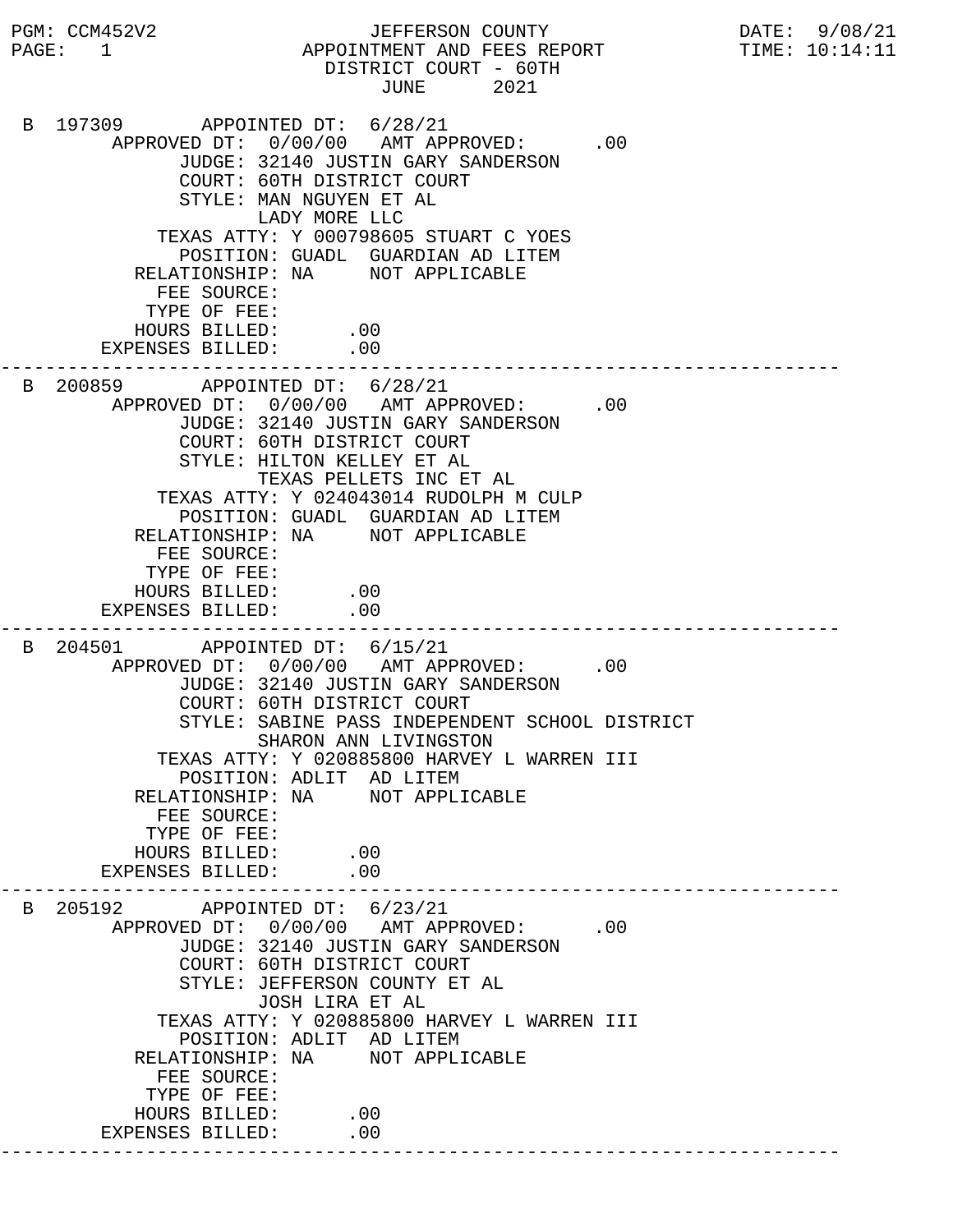PGM: CCM452V2 JEFFERSON COUNTY DATE: 9/08/21 PAGE: 2 APPOINTMENT AND FEES REPORT TIME:  $10:14:11$  DISTRICT COURT - 60TH JUNE 2021 B 205925 APPOINTED DT: 6/21/21 APPROVED DT: 6/21/21 AMT APPROVED: 500.00 JUDGE: 32140 JUSTIN GARY SANDERSON COURT: 60TH DISTRICT COURT STYLE: MICHAEL J LINDSAY ET AL CHRISTOPHER SPELL TEXAS ATTY: Y 012368800 MICHAEL J LINDSAY POSITION: ADLIT AD LITEM RELATIONSHIP: NA NOT APPLICABLE FEE SOURCE: NAMPE NAMED PERSON TYPE OF FEE: ATTFE ATTORNEYS FEES HOURS BILLED: .00 EXPENSES BILLED: .00 --------------------------------------------------------------------------- B 206785 APPOINTED DT: 6/23/21 APPROVED DT:  $0/00/00$  AMT APPROVED: .00 JUDGE: 32140 JUSTIN GARY SANDERSON COURT: 60TH DISTRICT COURT STYLE: JEFFERSON COUNTY ET AL TUALLA ROCHELLE ET AL TEXAS ATTY: Y 020885800 HARVEY L WARREN III POSITION: ADLIT AD LITEM RELATIONSHIP: NA NOT APPLICABLE FEE SOURCE: TYPE OF FEE: HOURS BILLED: .00 EXPENSES BILLED: .00 --------------------------------------------------------------------------- B 206791 APPOINTED DT: 6/23/21 APPROVED DT:  $0/00/00$  AMT APPROVED: .00 JUDGE: 32140 JUSTIN GARY SANDERSON COURT: 60TH DISTRICT COURT STYLE: JEFFERSON COUNTY ET AL ANGELA LIGHTFOOT ET AL TEXAS ATTY: Y 020885800 HARVEY L WARREN III POSITION: ADLIT AD LITEM RELATIONSHIP: NA NOT APPLICABLE FEE SOURCE: TYPE OF FEE: HOURS BILLED: .00<br>ENSES BILLED: .00 EXPENSES BILLED: --------------------------------------------------------------------------- B 207160 APPOINTED DT: 6/23/21 APPROVED DT:  $0/00/00$  AMT APPROVED: .00 JUDGE: 32140 JUSTIN GARY SANDERSON COURT: 60TH DISTRICT COURT STYLE: JEFFERSON COUNTY ET AL REX M. JONES ET AL TEXAS ATTY: Y 020885800 HARVEY L WARREN III POSITION: ADLIT AD LITEM RELATIONSHIP: NA NOT APPLICABLE FEE SOURCE: TYPE OF FEE: HOURS BILLED: .00 EXPENSES BILLED: .00 ---------------------------------------------------------------------------